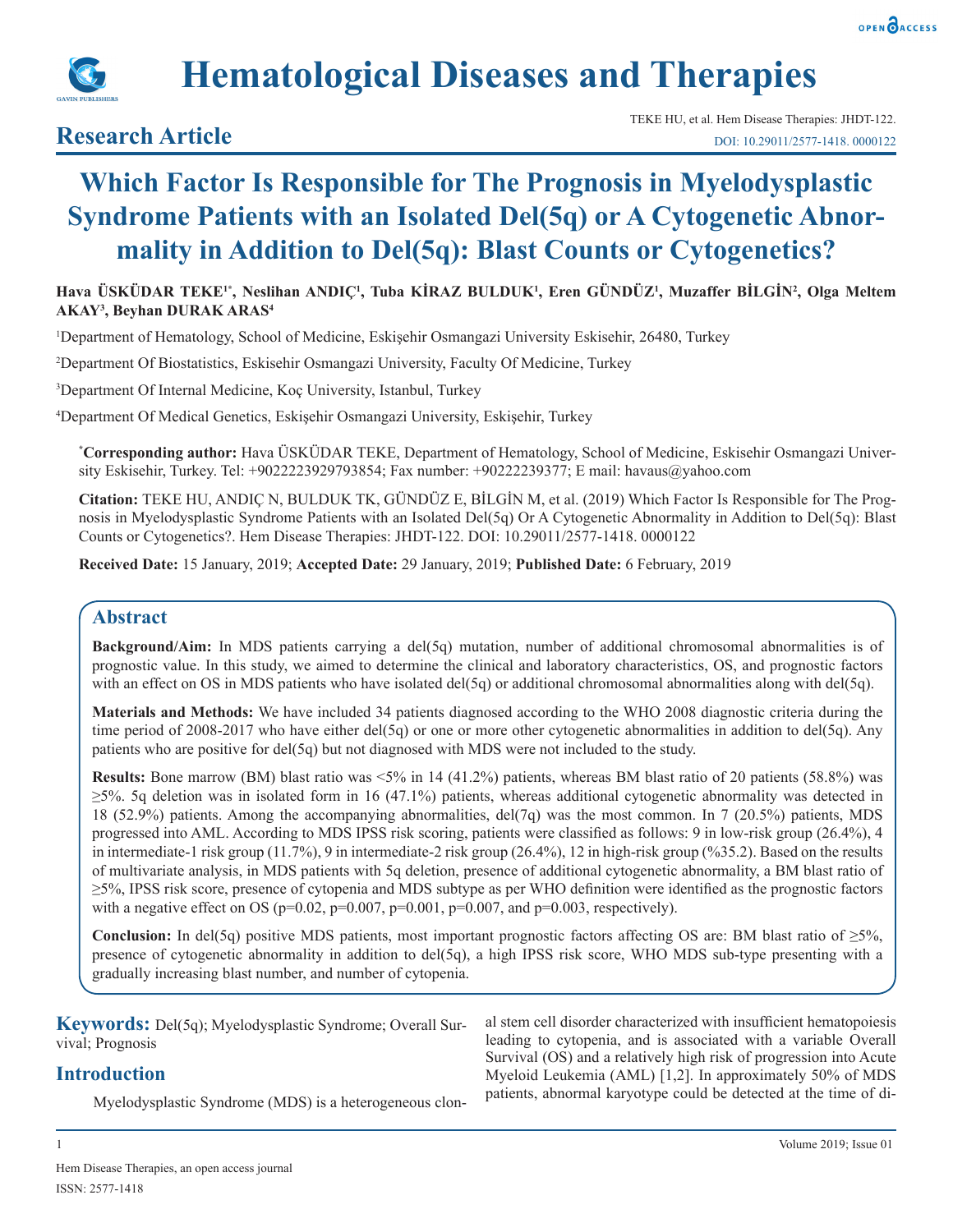agnosis [3,4]. Most frequent karyotype abnormality in MDS patients is the interstitial deletion at the long arm of chromosome 5 (del[5q]) which is detected in about 10-15% of the cases [5]. The diagnosis of traditional '5q- syndrome' as per WHO diagnostic criteria requires a blast percentage of <5% in bone marrow and <1% in peripheral blood, absence of Auer rods, and presence of an isolated del(5q) [6]. The current treatment for patients with 5q syndrome is lenalidomide and is an effective treatment [7]. Patients with 5q- syndrome are of advanced age with a female/male ratio of 7/3 [8]. At the time of diagnosis, patients usually have macrocytic anemia, normal to elevated platelet count, hypolobulated megakaryocytes in Bone Marrow (BM), and a BM blast ratio of <5% [6,9]. Treatment of MDS patients with 5q deletions also includes supportive treatments such as transfusion and iron chelation. In addition, alternative options, depending on the risk group, include EPO, G-CSF, thalidomide, lenalidomide ATRA, low-dose cytarabine, 5-azacitidine, decitabine, and allogeneic stem cell transplantation [10]. MDS patients with isolated del(5q) and BM blast ratio of <5% are predisposed to a longer lifespan than those bearing other chromosome abnormalities along with 5q del and a BM blast ratio of  $\geq$ 5% [10,11]. Additional chromosomal abnormalities or increased number of blasts for 5q deletion also pose a risk of higher AML transformation [12,13]. In this study, we aimed to determine the clinical and laboratory characteristics, OS, and prognostic factors with an effect on OS in MDS patients who have isolated del(5q) or additional chromosomal abnormalities along with  $del(5q)$ .

## **Materials and Methods**

#### **Patients and Diagnostic Criteria**

We have included 34 patients diagnosed according to the WHO 2008 diagnostic criteria and treated in Eskisehir Osmangazi University, Medical Faculty, Department of Internal Medicine, Division of Hematology during the time period of 2008-2017 who have either del(5q) or one or more other cytogenetic abnormalities in addition to del(5q). Any patients who are positive for del(5q) but not diagnosed with MDS were not included to the study. Approval of local ethic committee was obtained for the study.

#### **Cytogenetic Studies**: **Conventional Cytogenetic Analysis and Fluorescence in Situ Hybridization Analysis**

#### **Sample Preparation**

Bone marrow samples from newly diagnosed MDS patients by the Hematology Department were referred to the Cancer Cytogenetics Section of the Medical Genetics Department. The bone marrow samples were cultured for 24-48 hours in RPMI-1640 medium with and without mitogen stimulation and with 10µg/ml colcemid concentration. Then chromosomal slides were prepared according to standard procedures (0.075 M KCl treatment and fixation with Carnoy's fixative).

#### **Slide Pretreatment and Denaturation**

Slides were prepared by dropping cell suspensions onto frozen microscopic slides and then left to dry overnight at room temperature before use. Slides were dehydrated by the treatment of 100 %-70 %-50 % -30 % ethanol series and 0.1xSSC (Standard Saline Citrate) solution. Then the slides were treated with 2xSSC solution at 70°C and denaturated in 0.07 M NaOH solution. The slides were transferred into cold 1xSSC and then into 2xSSC solutions for 1 min. each. Then the slides were transferred into ethanol series and air-dried before hybridization.

#### **FISH Analysis**

In the MDS FISH analysis, probes for the locus specific LSI EGR1(5q31)/D5S23 DC (locus specific D7S486 (7q31)/CEP7 DC, CEP8, locus specific 11q23 (LSI MLL), 17p13.1 (LSI TP53) and LSI D20S108(20q12) (Vysis, Downers Grave, IL, USA) were used. FISH was performed according to manufacturer's specifications. Probes were denatured at  $73^{\circ}$ C  $\pm 1^{\circ}$ C for 5 minutes and then they were applied immediately to the previously determined regions of the slides. Following overnight hybridization at 37°C, post hybridization washes were performed and air-dried in darkness. The slides were counterstained by using DAPI (4'-6'-diamidine-2-phenylindole) and were stored at  $-20^{\circ}$ C in the dark.

#### **Microscopy**

Slides were analyzed with Olympus BX61 fluorescence microscope and images captured with a CCD camera using image analysis system (Applied Imaging). At least 200 nuclei using areas of the slides on which the cells were spread were analyzed for each probe. The cut-off points for positive values was determined for each probe from five bone-marrow samples collected from individuals with iron deficiency anemia. The cut-off values for each probe are as following: EGR1(5q31)/D5S23 deletion %5, D7S486 (7q31)/CEP7 deletion %5, centromere 8; 3%, 11q23 (LSI MLL) deletion 7.5 %, 17p13.1 (LSI TP53) deletion 9%, D20S108(20q12) deletion 8%.

#### **Prognostic Factors**

Patient characteristics were evaluated in order to identify any possible prognostic factors and demographic features with an effect on OS and progression into AML. For the patients following were assessed: age, gender, hematological parameters (ie. hemoglobin level, Absolute Neutrophil Count (ANC), Absolute Lymphocyte Count (ALC), Absolute Monocyte Count (AMC), platelet count, Mean Corpuscular Volume (MCV), erythrocyte sedimentation rate (ESR), serum ferritin level, serum albumin level, Lactate Dehydrogenase Level (LDH)), MDS classification of patients according to WHO 2008 classification, number of cytopenia(s), percentage of BM blasts, overall survival as of diagnosis, mortality rate, reasons of mortality, transformation from MDS into AML and duration of the transformation, risk classification of patients according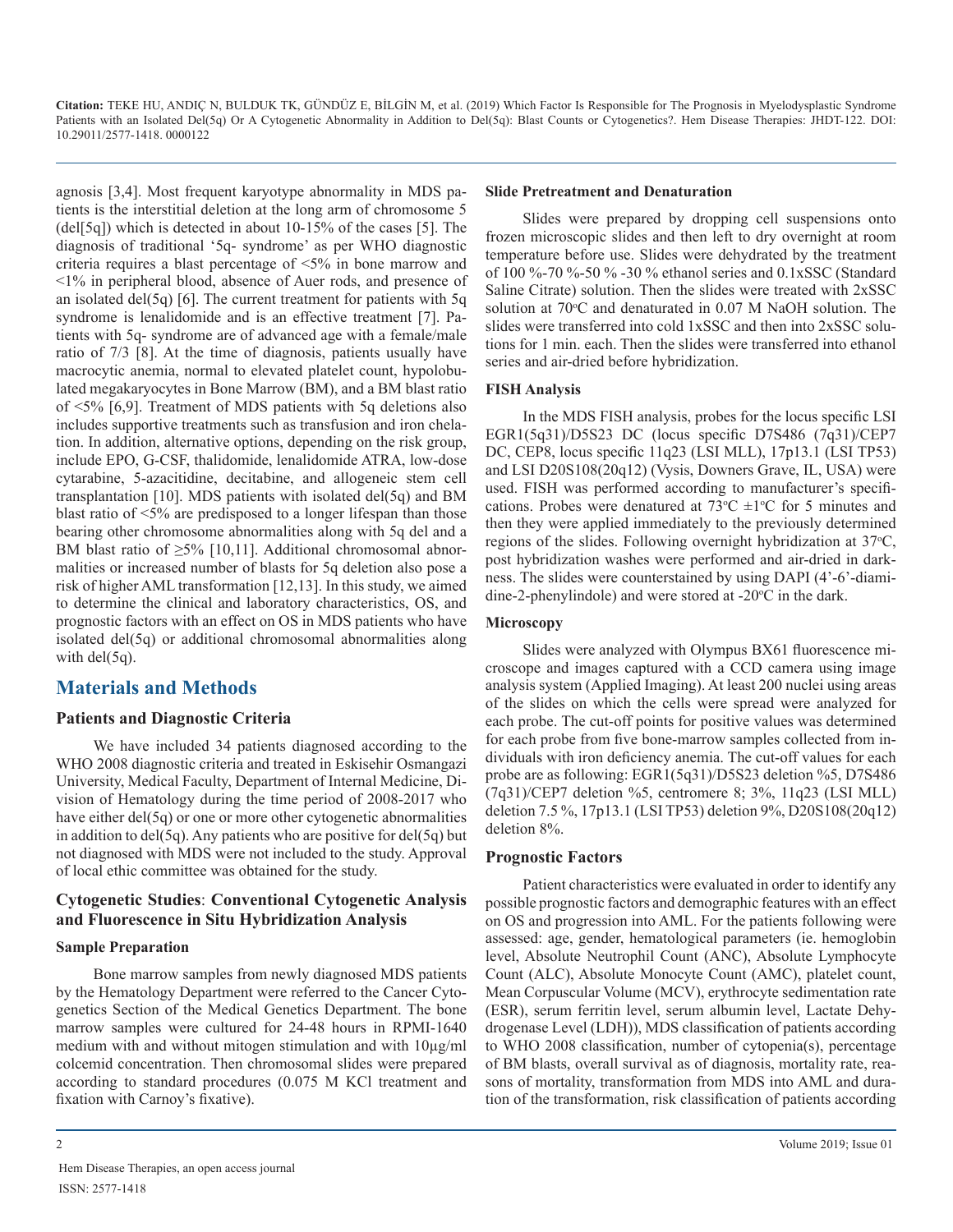to IPSS (low, intermediate-1, intermediate-2, and high), treatments received, and post-treatment transfusion independence.

## **Statistical Analysis**

Continuous data was presented as Mean  $\pm$  Standard Deviation. Categorical data was presented in percentage (%). Shapiro Wilk's test was used to figure out whether the data is normally distributed. In order to compare the groups incompliant with normal distribution, Mann-Whitney U test and Kruskal-Wallis H test were used in cases with two groups and in cases with three or more groups, respectively. Pearson's Exact Chi Square analysis was adopted to analyze the generated cross tables. Analysis of independent markers affecting on the survival time was carried out by survival analysis (Kaplan Meier). Analyses were carried out with IBM SPSS Statistics 21.0 (IBM Corp. Released 2012. IBM SPSS Statistics for Windows, Version 21.0. Armonk, NY: IBM Corp.) program. A p-value of  $\leq 0.05$  was considered statistically significant.

## **Results**

#### **Characteristic of the Patients**

At the time of diagnosis patients were  $63.3 \pm 14.3$  (30-85) years old, on average, and out of 34 patients, 20 (58.8%) were female and 14 (41.2%) were male. F/M ratio was 1.4. Among the patients who are positive for 5q deletion, 13 (38.2%) had 'isolated 5q syndrome', 4 (11.8%) had 'MDS-RAEB Type-1', 16 (47.1%) had 'MDS-RAEB Type-2', and 1 (2.9%) had 'MDS-unclassified'. Bone marrow (BM) blast ratio was <5% in 14 (41.2%) patients, whereas BM blast ratio of 20 patients (58.8%) was  $\geq$ 5%. 5q deletion was in isolated form in 16 (47.1%) patients, whereas additional cytogenetic abnormality was detected in 18 (52.9%) patients. Among the

accompanying abnormalities, del(7q) was the most common. In 7 (20.6%) patients MDS progressed into AML. According to MDS IPSS risk scoring, patients were classified as follows: 9 in low-risk group (26.4%), 4 in intermediate-1 risk group (11.7%), 9 in intermediate-2 risk group (26.4%), 12 in high-risk group (%35.2). In addition to MDS, 23 (67.6%) patients were inflicted by a comorbid disease. Due to the positive history of malignancies, 4 (11.7%) patients had received treatment with cytotoxic agents. Out of these malignancies, 2 (50%) were endometrial carcinoma and the other 2 (50%) were breast carcinoma. Allogeneic stem cell transplantation was performed on 4 (11.7%) patients, BM blast ratio of those patients was ≥5%. Transfusion independence was achieved in 11 (33.3%) out of 33 (97%) patients in need of transfusion. Macrocytosis was detected in 6 (17.6%) of patients. Demographic, clinical and laboratory differences among the patients once the patients were divided into 3 groups based on whether they have isolated del(5q) or del(5q) +1 cytogenetic abnormality or  $\geq$  +2 cytogenetic abnormalities are given in (Tables 1 and 2), any differences identified when patient are divided into 2 based on whether their BM blast count is  $\leq 5\%$  or  $\geq 5\%$  are shown in (Table 3). Kaplan-Meier curve and Overall survival time plots of patients in (Figure 1) depicts 3 different cytogenetic categories (isolated 5q deletion, 5q deletion+1 and 5q deletion  $+\geq 2$  cytogenetic abnormalities); BM blast ratio of  $\leq 5\%$  and  $\geq 5\%$ , and BM blast ratio of  $\leq 5\%$ , 5-10%, and ≥10%. Kaplan-Meier curves in order to evaluate the effect of cytogenetics and BM blast number jointly on OS time is given in (Figure 2), with patient characteristics given in (Table 4). Other than the transfusion, patients had received the following treatments: 6 (17.6%) patients EPO, 2 (0.05%) patient's methylprednisolone, 4 (11.7%) patients danazol, 2 (0.05%) patients G-CSF, 12 (35.2%) patients lenalidomide, 1 (0.03%) patient thalidomide, 14 (41.2%) patients 5-azacytidine, and 4 (11.7%) patients decitabine.

|                                                   | Isolated del(5q)<br>group $n=16$ | $del(5q)$ and 1 addi-<br>tional abnormality<br>group $n=12$ | del (5q) and $\geq$ 2 ad-<br>ditional abnormali-<br>ties group $n=6$ | $\mathbf{p}$                  |
|---------------------------------------------------|----------------------------------|-------------------------------------------------------------|----------------------------------------------------------------------|-------------------------------|
| Age (median, Q1-Q3)/years                         | $68,5(57,5-75)$                  | $62,5(44-68)$                                               | $69(46-80.5)$                                                        | p > 0.05                      |
| Gender (Male/Female) (n)                          | Mar- $13$                        | $06$ -Jun                                                   | $05$ -Jan                                                            | $p=0,016$                     |
| AML transformation $(n, %$                        | 1(%6,3)                          | 6(%50)                                                      | $\theta$                                                             | $p=0.012$                     |
| Overall survival time (mean $\pm SD$ )<br>/months | $66,59\pm11.3$                   | $24,35\pm7,69$                                              | $6,66\pm2,53$                                                        | $p=0.011$ (1 vs 3 $p=0.012$ ) |
| Mortality $(n, %)$                                | 9(%56)                           | $10 \, (9683, 3)$                                           | 5(9683,3)                                                            | p > 0.05                      |
| Hb (median, $Q1-Q3$ )/g/dl                        | $9(7,12-10,3)$                   | $8(7,3-9,9)$                                                | $10(8,4-10,9)$                                                       | p > 0.05                      |
| WBC (median, $Q1-Q3$ )/mm3                        | 3500 (2155-5770)                 | 2730 (2300-4025)                                            | 1550 (722-4350)                                                      | p > 0.05                      |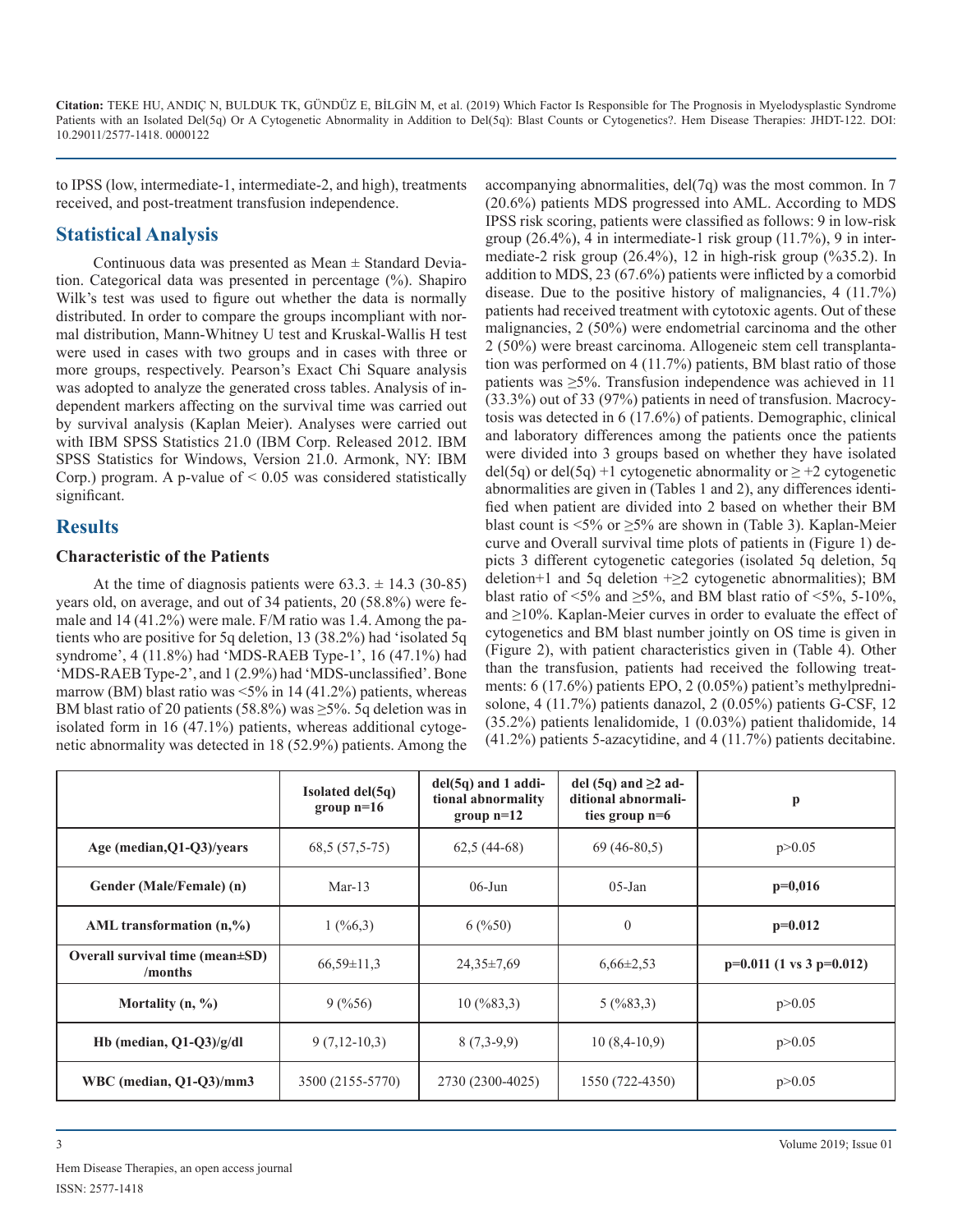| ANC (median, Q1-Q3)/mm3                              | 1730 (1025-3657)          | 1100 (685-2250)     | 950 (52,5-2050)     | p > 0.05                                          |
|------------------------------------------------------|---------------------------|---------------------|---------------------|---------------------------------------------------|
| AMC (median, Q1-Q3)/mm3                              | 250 (162,5-437,5)         | 300 (60-550)        | $110(0-425)$        | p > 0.05                                          |
| $ALC$ (median, Q1-Q3)/mm3                            | $1100(755-1675)$          | $1200(500-1625)$    | 800 (167,5-1750)    | p > 0.05                                          |
| Platelet (median, Q1-Q3)/mm3                         | 223000 (78500-<br>363500) | 49000 (36000-64500) | 25000 (10500-49750) | $p=0.001$ (1 vs 2 p=0.038 and 1<br>vs $3 p=0.002$ |
| MCV (median, Q1-Q3)/fL                               | 96,4 (94,5-109,2)         | 87,5 (85,4-98,7)    | 90,8 (86,9-97,6)    | $p=0.025$ (1 vs 2 $p=0.033$ )                     |
| ESR (median, Q1-Q3) mm/h                             | 52 (19-95)                | 84 (54,7-106,2)     | 83 (39,5-99,5)      | p > 0.05                                          |
| Serum ferritin (median, Q1-Q3)/<br>ng/ml             | 658,7 (118,7-1262)        | 983,7 (545,2-1145)  | 2334 (170,3-3574)   | p > 0.05                                          |
| LDH (median, Q1-Q3)/ IU/L                            | 341 (307-586)             | 396 (204-455)       | 320 (214-576)       | p > 0.05                                          |
| Albumin (median, Q1-Q3)/ mg/dl                       | $4,25(4,12-4,67)$         | $4,1(3,5-4,8)$      | $3,2(2,87-3,85)$    | $p=0.011$ (1 vs 3 $p=0.008$ )                     |
| BM blast count $\leq\frac{9}{6}$ (n, $\frac{9}{6}$ ) | 11 $(\frac{9}{668,8})$    | 2(%16,7)            | 1(%16,7)            | $p=0.008$                                         |
| BM blast count $\geq$ %5 (n,%)                       | 5(9631,2)                 | $10 \, (9683, 3)$   | 5(9683,3)           | $p=0.008$                                         |
| BM blast count % (median, Q1-<br>Q3)                 | $3(5-12,5)$               | $11,5(7,25-16,5)$   | $12(4,5-15,5)$      | p > 0.05                                          |
| Transfusion independence $(n, %)$                    | 7(%53,8)                  | 3(%27,3)            | 1(%16,7)            | p > 0.05                                          |

AML: Acute Myeloid Leukemia; Anc: Absolute Neutrophil Count; Amc: Absolute Monocyte Count; Alc: Absolute Lymphocyte Count; Bm: Bone Marrow; Esr : Erythrocyte Sedimentation Rate; Hb: Haemoglobin; Ldh: Lactate Dehydrogenase; Mcv: Mean Corpuscular Volume; Sd: Standard Deviation; Wbc: White Blood Cell Count.

**Table 1:** Demographic, clinical and laboratory characteristics of MDS patients with isolated del(5q) or del(5q) plus additional cytogenetic abnormality/ abnormalities.

|                                                                              | Isolated del(5q)<br>group           | $del(5q)$ and 1 addition-<br>al abnormality group | del (5q) and $\geq$ ad-<br>ditional abnormali-<br>ties group | $\mathbf{p}$ |
|------------------------------------------------------------------------------|-------------------------------------|---------------------------------------------------|--------------------------------------------------------------|--------------|
|                                                                              | $n\left(\frac{0}{0}\right)$         | $n\binom{0}{0}$                                   | $n\binom{0}{0}$                                              |              |
| Age $< 60$ years $\geq 60$ years                                             | 4(%25)<br>12(%75)                   | 6(%50)<br>6(%50)                                  | 2(9633,3)<br>4(%66,7)                                        | p > 0.05     |
| Hemoglobin < 10 g/dl $\geq$ 10 g/dl                                          | 11 $(\frac{9}{668,8})$<br>5(9631,3) | 9(%75)<br>3(%25)                                  | 3(%50)<br>3(%50)                                             | p > 0.05     |
| Absolute neutrophil count $\leq$ 1500/mm3 $\geq$<br>1500/mm3                 | 6(%50)<br>6(%50)                    | 6(%66,7)<br>3(%33,3)                              | 4(%66,7)<br>2(9633,3)                                        | p > 0.05     |
| Platelet count < $100000/\text{mm}3 \ge 100000/\text{mm}$<br>mm <sub>3</sub> | 3(%23,1)<br>10(%76,9)               | $10 \, (9683, 3)$<br>2(%16,7)                     | 6(%100)                                                      | P<0.0001     |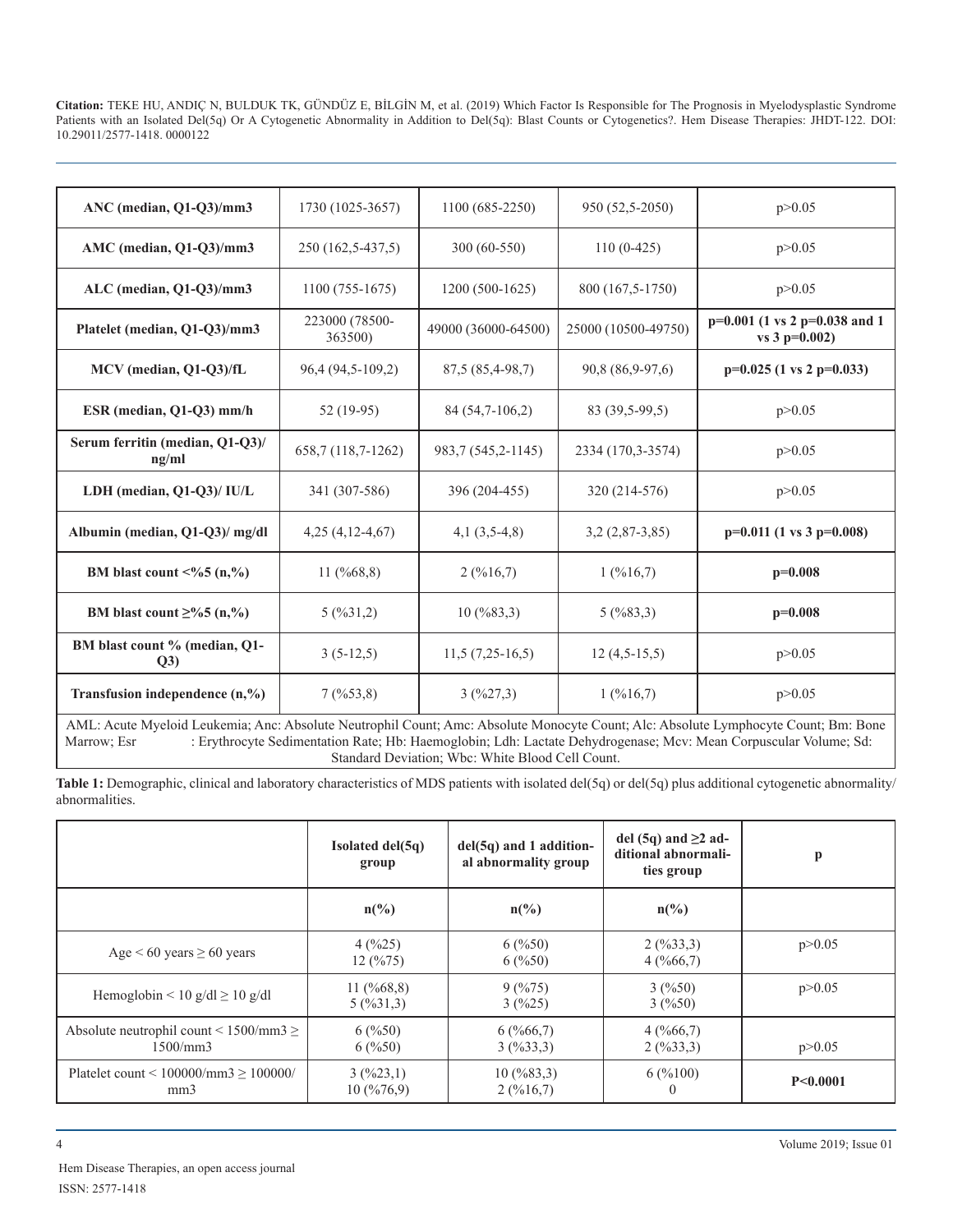| Mean corpouscular volume $\leq 100$ fL $\geq 100$    | 8(%66,7)               | 7(%77,8)             | 6(%100)              | p > 0.05  |
|------------------------------------------------------|------------------------|----------------------|----------------------|-----------|
| fL                                                   | 4(%33,3)               | $2($ %22,2)          | $\Omega$             |           |
| Bone marrow blast count $\langle\frac{9}{65}\rangle$ | 11 $(\frac{9}{668,8})$ | 2(%16,7)             | 1(%16,7)             |           |
| 5-10%11-20                                           | 1(%6,3)                | 3(%25)               | 1(%16,7)             | $P=0.045$ |
|                                                      | 4(%25)                 | 7(%58,3)             | 4(%66,7)             |           |
| Cytopenia None                                       | $\theta$               | $\theta$             | $\Omega$             |           |
| One                                                  | 9(%56,3)               | 1(%8,3)              | $\Omega$             | $p=0.015$ |
| Two<br>Three                                         | 2(%12,5)<br>5(%31,3)   | 4(%33,3)<br>7(%58,3) | 1(%16,7)<br>5(%83,3) |           |
|                                                      |                        |                      |                      |           |
|                                                      | 9(%56,3)               | $\Omega$             | $\mathbf{0}$         |           |
| IPSS risk group Low                                  |                        |                      |                      |           |
| Intermediate-1                                       | 3(%18,8)               | 1(%8,3)              | $\bf{0}$             |           |
| Intermediate-2                                       |                        |                      |                      | $p=0.002$ |
| High                                                 | 3(%18,8)               | 4(%33,3)             | 2(%33,3)             |           |
|                                                      | 1(%6,3)                | 7(%58,3)             | 4(%66,7)             |           |
|                                                      |                        |                      |                      |           |
|                                                      | 11 $(\frac{668,8}{6})$ | 1(%8,3)              |                      |           |
| WHO subtype                                          |                        |                      | 1(%16,7)<br>$\theta$ |           |
| 5q syndrome                                          | 1(%6,3)                | 3(%25)               |                      |           |
| MDS-RAEB Type 1<br>MDS-RAEB Type 2                   | 4(%25)                 | 7(%58,3)             | 5(%83,3)             | $p=0,007$ |
| MDS-U                                                |                        |                      |                      |           |
|                                                      | $\theta$               | 1(%8,3)              | $\mathbf{0}$         |           |
|                                                      |                        |                      |                      |           |

Ipss: International Prognostic Scoring System; Mds: Myelodysplastic Syndrome; Mds-U: Mds Unclassifiable; Raeb: Refractory Anemia with Excess of Blasts; Who: World Health Organization.

**Table 2:** Laboratory characteristics, MDS risk groups and WHO-classified sub-types of MDS patients with isolated del(5q) or del(5q) plus additional cytogenetic abnormality/abnormalities.

|                                                | BM blast count $<\frac{9}{6}$<br>$n=14$ | BM blast count $\geq$ %5<br>$n=20$ | p         |
|------------------------------------------------|-----------------------------------------|------------------------------------|-----------|
| Age (median, Q1-Q3)/ years                     | $69(58-76)$                             | 66 (47,7-72,7)                     | p > 0.05  |
| Gender (Male/Female)                           | 4/10                                    | 10/10                              | p > 0.05  |
| AML transformation $(n, %)$                    | 1(%7)                                   | 6(%30)                             | $p=0.004$ |
| IPSS risk group $(n, %)$ Low<br>Intermediate-1 | 9(%64,3)                                | $\boldsymbol{0}$                   |           |
|                                                | 3(%21,4)                                | 1(%5)                              | p<0.0001  |
| Intermediate-2<br>High                         | $2($ %14,3)<br>$\theta$                 | 7(9/635)<br>12(%60)                |           |
| OS time (median, Q1-Q3)/ months                | $52,5(16,5-85,2)$                       | $9,5(3,25-18,7)$                   | $p=0.002$ |
| Mortality $(n, %$                              | 8(%57)                                  | $16 \, (%80)$                      | $p=0.004$ |
| Hb (median, $Q1-Q3$ ) gr/dl                    | $9(6,8-10,4)$                           | $8,9(7,6-10,1)$                    | p > 0.05  |
| WBC (median, Q1-Q3) /mm3                       | 4700 (1800-5900)                        | 2630 (1650-3550)                   | p > 0.05  |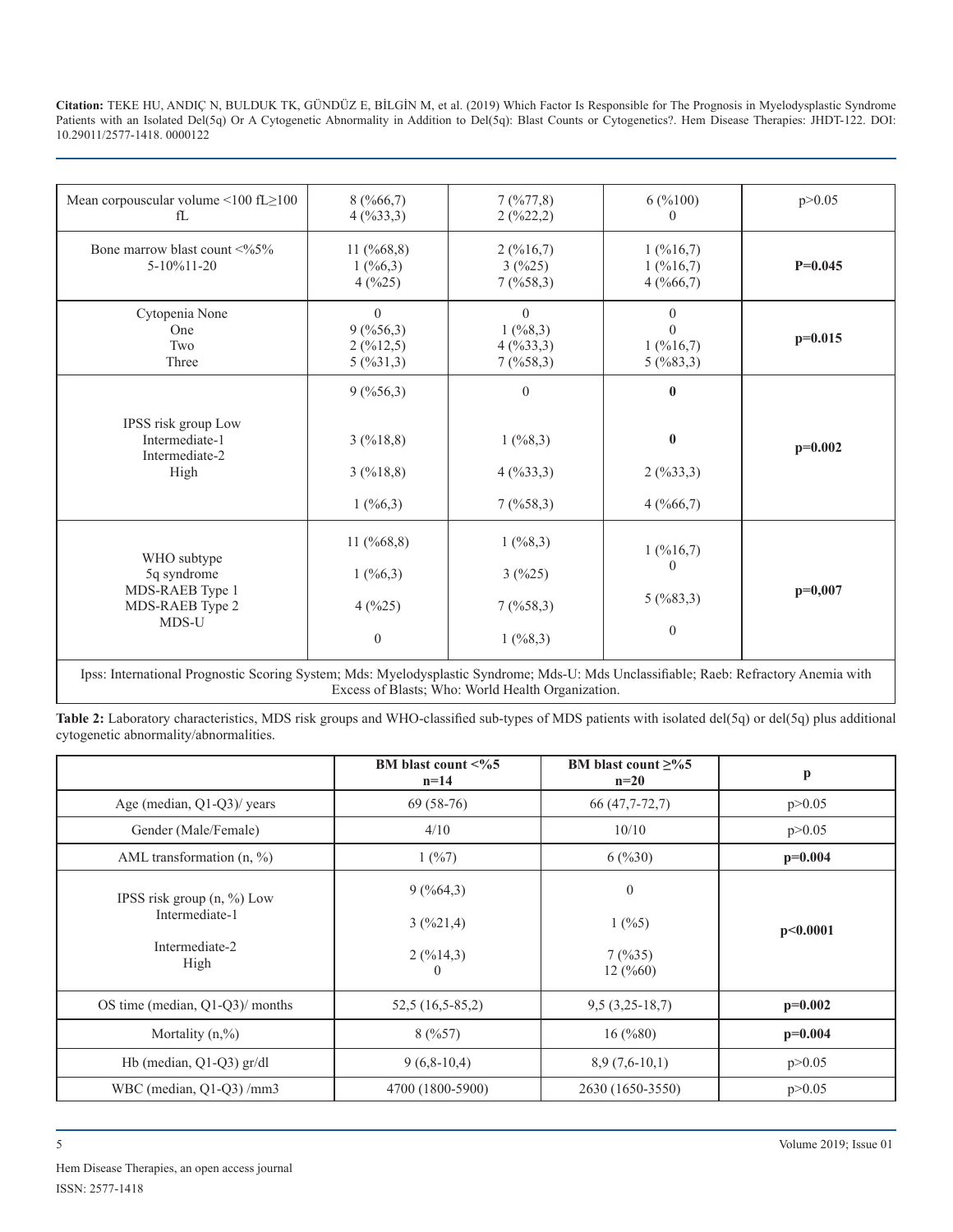| ANC (median, $Q1-Q3$ ) /mm3                                                                                                    | 2900 (1100-3700)      | 1100 (677,5-1840)   | $p=0.008$ |
|--------------------------------------------------------------------------------------------------------------------------------|-----------------------|---------------------|-----------|
| AMC (median, Q1-Q3)/mm3                                                                                                        | 200 (200-300)         | $155(20-625)$       | p > 0.05  |
| ALC (median, $Q1-Q3$ ) /mm3                                                                                                    | 1100 (740-1700)       | 1100 (450-1550)     | p > 0.05  |
| Platelet (median, Q1-Q3)/mm3                                                                                                   | 223000 (51000-356000) | 50000 (23250-95000) | $p=0.016$ |
| MCV (median, Q1-Q3) /fL                                                                                                        | 95,1 (89,3-110,4)     | $92,3(87,1-97,1)$   | p > 0.05  |
| ESR (median, Q1-Q3)/ mm/h                                                                                                      | $46,5(18,5-80,7)$     | 84 (52-104)         | p > 0.05  |
| Serum ferritin (median, Q1-Q3)/ ng/ml                                                                                          | 658 (118,7-1262)      | 1034 (542-2077)     | p > 0.05  |
| LDH (median, Q1-Q3) IU/L                                                                                                       | 312,5 (233,7-508,7)   | 349,5 (208,5-475,2) | p > 0.05  |
| Albumin (median, Q1-Q3)/ mg/dl                                                                                                 | $4,3(4,2-4,8)$        | $4,0(3,7-4,4)$      | p > 0.05  |
| ALC: Absolute Lymphocyte Count; AML: Acute Myeloid Leukemia; ANC: Absolute Neutrophil Count; AMC: Absolute Monocyte Count; BM: |                       |                     |           |

Bone Marrow; ESR: Erythrocyte Sedimentation Rate; Hb: Hemoglobin; LDH: Lactate Dehyrdogenase; MCV: Mean Corpuscular Volume; OS: Overall Survival; WBC: White Blood Cell Count.

**Table 3:** Demographic, clinical and laboratory characteristics of MDS patients with BM blast count of <5% or ≥5%.

| <b>Categories</b>              | $HR$ (%95 CI)        | p-value |  |
|--------------------------------|----------------------|---------|--|
| Karyotype                      | 2.736 (1.172-6.387)  | 0.02    |  |
| <b>Bone marrow blast count</b> | $3.62(1.416-9.267)$  | 0.007   |  |
| <b>IPSS</b> risk group         | 9.557 (2.441-37.423) | 0.001   |  |
| Cytopenia                      | 4.158 (1.483-11.664) | 0.007   |  |
| WHO MDS subtype                | 8.684 (2.126-35.472) | 0.003   |  |
| $\frac{1}{2}$                  |                      |         |  |

IPSS: International Prognostic Scoring SystemMDS: Myelodysplastic syndrome; WHO: World Health Organization.



**Table 4:** Results of multivariate analysis of prognostic factors affecting OS.

**Figure 1:** OS time according to Kaplan-Meier curves in MDS patients 1A. In isolated del(5q) group, del(5q) and 1 additional abnormality group and del(5q) and ≥2 additional abnormalities group 1B**.** By BM blast ratio of <5% or ≥5% 1C**.** OS time by BM blast ratio of <5%, 5-10% or ≥10%.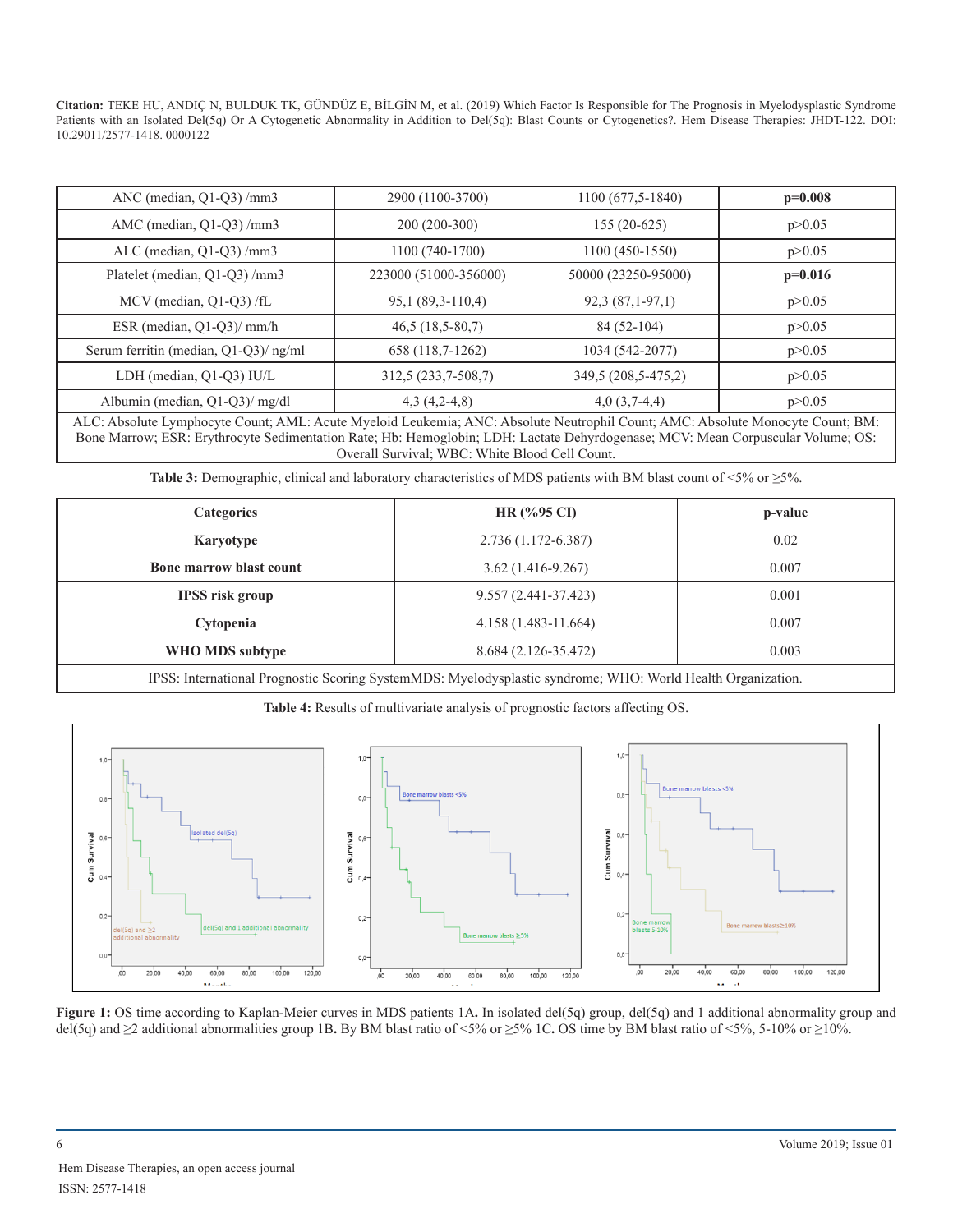

**Figure 2:** Overall survival time of isolated del(5q), del(5q) +1 additional abnormality and del(5q) +  $\geq$ 2 additional abnormalities by different bone marrow blast ratios 2A**.** BM blast ratio <5%, 2B**.**BM blast ratio 5-10%, 2C**.** BM blast ratio ≥10%.

#### **Outcome and prognostic factors in patients**

AML transformation developed in 7 (20.5%) of our patients. Average duration from diagnosis until transformation into AML was 16.7 (3-48) months, on average. Overall mean survival time of the patients was  $32.1$  (1-118) months. 24 (70.6%) of our patients died. Most common cause of mortality was sepsis in 10 (41.6%) patients. In the patient group with blast percentage  $\geq 5\%$ , a significantly higher incidence of additional cytogenetic abnormalities was found ( $p=0.045$ ). In MDS patient groups with del(5q) and additional cytogenetic abnormality/abnormalities, cytopenia number was higher, IPSS risk score was greater, and WHO-defined MDS subtypes presenting with increased blast counts were more common (p=0.015, p=0.002, and p=0.007, respectively). Kaplan-Meier curves indicate a significantly shortened OS time in patients groups with BM blast percentage  $\geq$ 5%, additional cytogenetic abnormality/abnormalities, higher IPSS risk score, WHO-defined MDS subtypes presenting with increased blast counts, or higher number of cytopenia (p=0.004, p=0.003, p<0.0001, p=0.007, and p=0.008, respectively) Once the patients were divided into 3 groups as  $5\%$ , 5-10% and  $\geq$ 10%, based on the BM blast ratios, the effect of isolated del(5q) and additional cytogenetic abnormalities on survival time was separately evaluated by blast ratios. Accordingly, in the patient group with blast percentage  $\leq 5\%$ , isolated del(5q) has significantly longer OS compared to the  $del(5q) +1$  cytogenetic abnormality and  $\geq$  +2 cytogenetic abnormalities (mean OS 79.8, 11, and 2 months, respectively, p=0.001). On the other hand, in the patient group with 5-10% blasts, no difference was revealed whether the patients have isolated del(5q) or del(5q) +1 cytogenetic abnormality or  $\geq$  +2 cytogenetic abnormalities (mean OS 4, 9, and 1 month, respectively p=0.116). Similar to the latter, when the blast ratio was ≥10%, patients did not pursue any different OS

depending on having isolated del(5q) or del(5q) +1 cytogenetic abnormality or  $\geq$  +2 cytogenetic abnormalities (mean OS 19, 30, and 9 months, respectively p=0.622). Based on the results of multivariate analysis, in MDS patients, presence of additional cytogenetic abnormality/abnormalities [HR (%95 CI) 2.736 (1.172- 6.387)], a BM blast ratio of ≥5% [HR (%95 CI) 3.62 (1.416-9.267)], IPSS risk score [HR (%95 CI) 9.557 (2.441-37.423)], presence of cytopenia [HR (%95 CI) 4.158 (1.483-11.664)] and MDS subtype as per WHO definition [HR (%95 CI) 8.684 (2.126-35.472)] were identified as the prognostic factors with a negative effect on OS  $(p=0.02, p=0.007, p=0.001, p=0.007, and p=0.003, respectively).$ Age, gender, hemoglobin level, ANC, platelet count and MCV were found to have no effect on OS ( $p > 0.05$ ). AML transformation was most frequently encountered in MDS group with  $del(5q) +1$ abnormality and in MDS patient group with a BM blast ratio of  $\geq$ 5% (p=0.012, p=0.004, respectively). No prognostic factor was detected to have an impact on the AML transformation. However, small sample size of our AML transformation patients has to be taken into account  $(p>0.05)$ .

#### **Discussion**

Karyotype abnormality is a well-established prognostic factor for MDS [2-13]. In MDS patients carrying a del(5q) mutation, number of additional chromosomal abnormalities holds a prognostic value. Isolated del  $(5q)$  and a BM blast percentage of  $\leq 5\%$ have been associated with a reduced relapse rate and an improved relapse-free survival, on contrary to the existence of additional abnormality which has been associated to poor prognosis [14-17]. Have mentioned the number of chromosomal abnormalities, platelet count, and BM blast percentage as the most substantial predictors in their study on factors affecting OS and AML transformation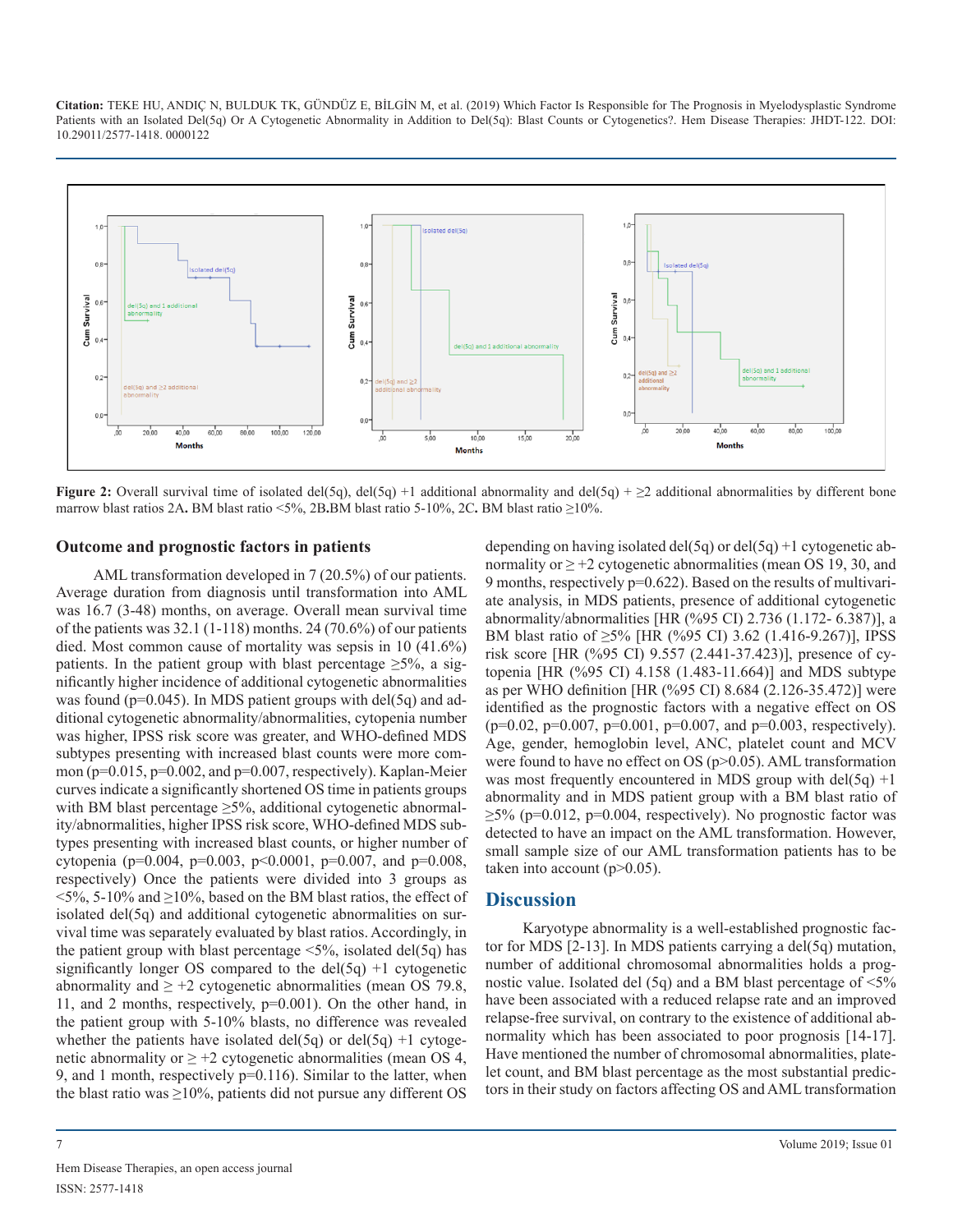of del(5q) positive MDS patients [2]. In the study by. no difference was detected between the isolated del(5q) group and del(5q) group with an additional abnormality regarding OS and leukemia transformation  $[18]$ . In our study, we have 34 del(5q) positive MDS patients, among whom, in the patient group with one or more additional cytogenetic abnormalities, we have identified a higher number of cytopenia, a greater IPSS risk score, and more frequent occurrence of WHO-defined MDS subtypes manifesting with increased blast counts. Furthermore, we have identified most important prognostic factors affecting OS as: BM blast ratio of  $\geq 5\%$ , presence of cytogenetic abnormality in addition to del(5q), a high IPSS risk score, WHO MDS sub-type presenting with a gradually increasing blast number, and a high number of cytopenias. In concert with some studies available in the literature, and unlike some other studies, we did not find any effect of age, gender, hemoglobin level, ANC, platelet count, or MCV on OS ( $p > 0.05$ ). Albeit only a small number of our patients experienced AML transformation, in compliance with some previous studies, we did not identify any prognostic factors acting on AML transformation. 5q syndrome typically manifest with macrocytic anemia and normal to elevated platelet count [6]. MDS patients with isolated del(5q) are prone to have a greater MCV and platelet number compared to the patient group with additional one or more abnormalities [19]. Similar to the literature data, both MCV and platelet number was significantly higher in our study, in the MDS patients with isolated del(5q) compared to the patient group having del(5q) plus 1 or  $\geq$ 2 abnormality. A low MCV value and poor platelet count might predict the likelihood of additional abnormalities in del(5q) positive MDS patients. Studies evaluating the effect of blast ratio on OS as indicated by Kaplan-Meier curves plotted in del(5q) positive MDS patients found out a longer survival time in isolated del(5q) patients compared to the patient groups with additional abnormalities in both BM blast ratio sub-divisions of <5% and <10%. Therefore, occurrence of isolated del(5q) has been concluded as a better predictor than BM blast ratio [2]. In our study, we have divided the patients into three groups based on their BM blast ratio as <5%, 5-10%, and  $\geq$ 10%. In our patient group with a blast ratio of <5%, isolated del(5q) patients survived significantly longer than those with del(5q) +1 or  $\geq$  +2 cytogenetic abnormalities. On the other hand, no difference was detected in the survival time among the individuals with isolated del(5q), del(5q) +1 or  $\geq$  +2 cytogenetic abnormalities neither in 5-10% nor in  $\geq$ 10% blast ratio sub-groups. While isolated form of del(5q) prolongs the survival provided that the BM blast ratio is <5%, once the BM blast ratio exceeds  $\geq$ 5%, whether del(5q) is isolated or additional abnormalities are present makes no difference on survival. Consequently, in del(5q) positive MDS patients, prognostic effect of BM blast percentage on OS is as important as the cytogenetic abnormalities concomitant to  $del(5q)$ .

#### **Conclusion**

Among the del(5q) positive MDS patients, longest OS is achieved by the group with isolated del(5q) and BM blast ratio of <5%, whereas shortest survival is experienced by those with  $del(5q) +1$  or  $\geq +2$  cytogenetic abnormalities and BM blast ratio of  $\geq$ 5%. In del(5q) positive MDS patients, most important prognostic factors affecting OS are: BM blast ratio of  $\geq$ 5%, presence of cytogenetic abnormality in addition to del(5q), a high IPSS risk score, WHO MDS sub-type presenting with a gradually increasing blast number, and high number of cytopenia. Not only the abnormalities in addition to del(5q) but also the BM blast ratio determines the prognosis in MDS del(5q) positive patients.

### **References**

- 1. [Rollison DE, Howlader N, Smith MT, Strom SS, Merritt WD, et al.](https://www.ncbi.nlm.nih.gov/pubmed/18443215)  (2008) Epidemiology of myelodisplastic syndrome and chronic my[eloproliferative disorders in the United States, 2001-2004, using data](https://www.ncbi.nlm.nih.gov/pubmed/18443215)  [from the NAACCR and SEER programs. Blood 112: 45-52.](https://www.ncbi.nlm.nih.gov/pubmed/18443215)
- 2. [Mallo M, Cervera J, Schanz J, Such E, Manero-Garcia G, et al. \(2011\)](https://www.ncbi.nlm.nih.gov/pubmed/20882045)  Impact of adjunct cytogenetic abnormalities for prognostic stratificatio[n](https://www.ncbi.nlm.nih.gov/pubmed/20882045)  [in patients with myelodysplastic syndrome and deletion 5q. Leukemia](https://www.ncbi.nlm.nih.gov/pubmed/20882045)  [25: 110-120.](https://www.ncbi.nlm.nih.gov/pubmed/20882045)
- 3. [Vardiman JW, Thiele J, Arber DA, Brunning RD, Borowitz MJ, et al.](http://www.bloodjournal.org/content/114/5/937?sso-checked=true) (2009) The 2008 revision of the World Health Organization (WHO[\)](http://www.bloodjournal.org/content/114/5/937?sso-checked=true)  [classification of myeloid neoplasms and acute leukemia: rationale and](http://www.bloodjournal.org/content/114/5/937?sso-checked=true)  [important changes. Blood 114: 937-951.](http://www.bloodjournal.org/content/114/5/937?sso-checked=true)
- 4. [Mahmood R, Altaf C, Ahmed P, Khan SA, Malik HS, et al. \(2018\) My](https://www.ncbi.nlm.nih.gov/pubmed/28588002)elodysplastic Syndrome in Pakistan: Clinicohematological Charac[teristics, Cytogenetic Profile, and Risk Stratification. Turk J Hematol](https://www.ncbi.nlm.nih.gov/pubmed/28588002)  [35:109-115.](https://www.ncbi.nlm.nih.gov/pubmed/28588002)
- 5. [Sole F, Espinet B, Sanz GF, Cervera J, Calasanz MJ, et al. \(2000\) In](https://www.ncbi.nlm.nih.gov/pubmed/10691865)cidence, characterization and prognostic significance of chromosomal [abnormalities in 640 patients with primary myelodysplastic syndromes.](https://www.ncbi.nlm.nih.gov/pubmed/10691865)  [Grupo Cooperativo Espanol de Citogenetica Hematologica. Br J Hae](https://www.ncbi.nlm.nih.gov/pubmed/10691865)[matol 108: 346-356.](https://www.ncbi.nlm.nih.gov/pubmed/10691865)
- 6. Tefferi A, Vardiman JW (2009) Myelodysplastic syndromes. N Engl J Med 361: 1872-1885.
- 7. [List A, Kurtin S, Roe DJ, Buresh A, Mahadevan D, et al. \(2005\) Ef](https://www.nejm.org/doi/full/10.1056/NEJMoa041668)ficacy of lenalidomide in myelodysplastic syndromes. N Engl J Med [352: 549-557.](https://www.nejm.org/doi/full/10.1056/NEJMoa041668)
- 8. [Giagounidis AA, Germing U, Aul C \(2006\) Biological and prognostic](https://www.ncbi.nlm.nih.gov/pubmed/16397017)  significance of chromosome 5q deletions in myeloid malignancies. [Clin Cancer Res 12: 5-10.](https://www.ncbi.nlm.nih.gov/pubmed/16397017)
- 9. [Boultwood J, Pellagatti A, McKenzie AN, Wainscoat JS \(2010\) Ad](http://www.bloodjournal.org/content/116/26/5803?sso-checked=true)vances in the 5q- syndrome. Blood. 116: 5803-5811.
- 10. [Fenaux P, Kelaidi C \(2006\) Treatment of the 5q- syndrome. Hematol](https://www.ncbi.nlm.nih.gov/pubmed/17124060)ogy Am Soc Hematol Educ Program. 2006:192-198.
- 11. [Hosono N, Makishima H, Mahfouz R, Przychodzen B, Yoshida K, et](https://www.ncbi.nlm.nih.gov/pmc/articles/PMC5351647/) al. (2017) Recurrent genetic defects on chromosome 5q in myeloid [neoplasms. Oncotarget 8: 6483-6495.](https://www.ncbi.nlm.nih.gov/pmc/articles/PMC5351647/)